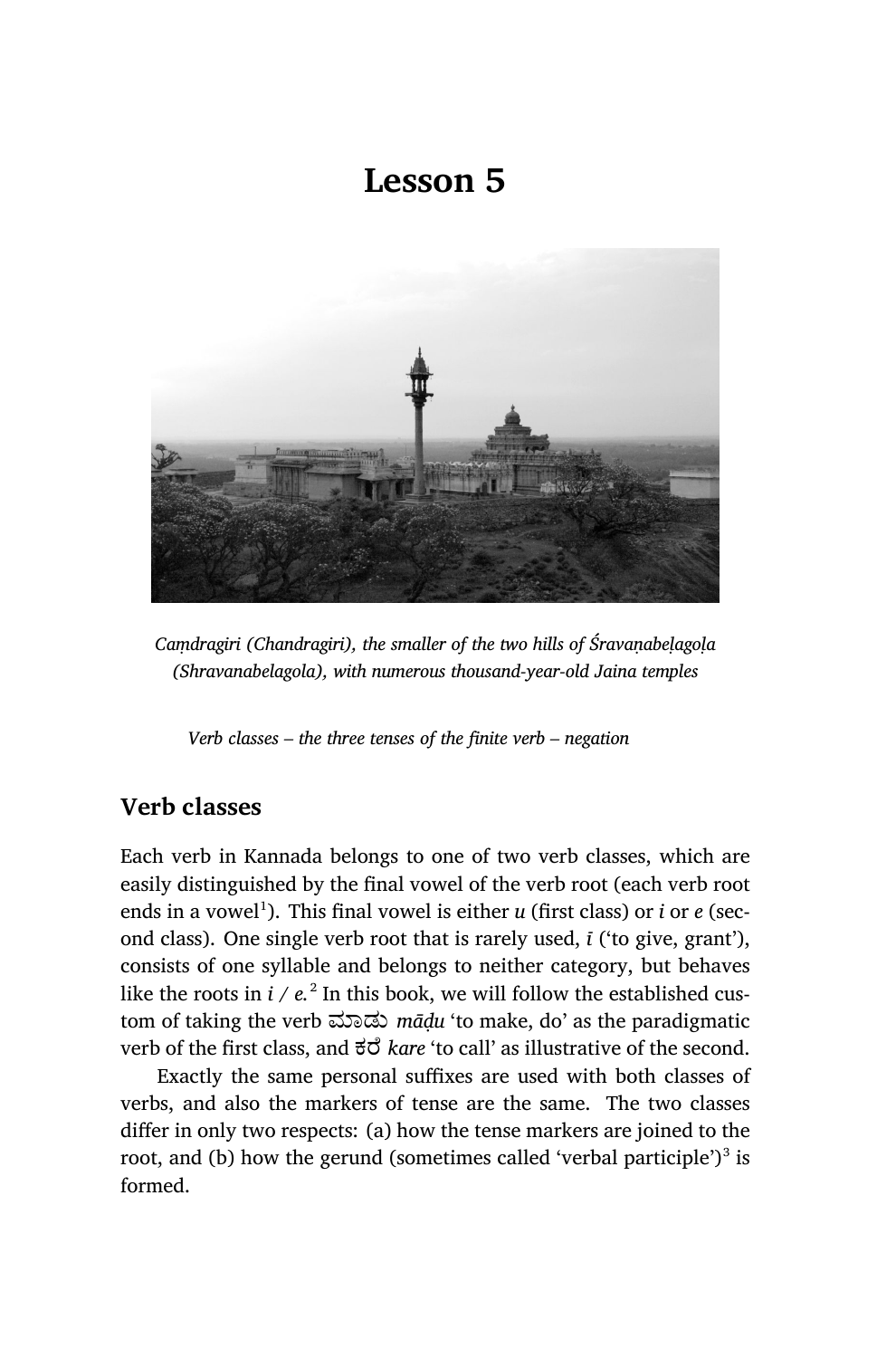# **Finite verb forms**

#### *The structure of finite verb forms*

A finite verb form is one that is fully conjugated (a ಪೂರ್ಣಕ್ರಿಯಾಪದ *pūrṇakriyāpada,* 'full verb'), i.e., it generally consists of three components: root, tense marker, and personal suffix.<sup>4</sup>

Kannada has three tenses in the indicative mood (ಸಾಮಾನ್ಯವಿಧಿ *sāmānyavidhi* or 'ordinary mood'): past, present, and future (ವರ್ತಮಾನ-ಾಲ, ಭೂತಾಲ, ಭīಷ½ಾ¤ಲ *vartamānakāla, bhūtakāla, bhaviṣyatkāla*). Besides these three tenses, there are also two types of conjugation that are not called 'tenses' because they do not involve a clear indication of time, and they are usually termed 'modes' or 'moods': the **potential** and the **negative.** These will be discussed in later lessons.

In comparison with many other languages (esp. of the Indo-European family), the Kannada verb system shows relatively few irregularities. Four common verbs (ಆಗು *āgu* 'to become' and ¢ೋಗು *hōgu* 'to go' are similar in their few irregularities, just as ಬರು *baru* 'to come' and ತರು *taru* 'to bring' show similarities) show only a few irregularities. There is only one Kannada verb that can rightly be called irregular, viz., the verb *iru* 'to be', which has already been discussed: it is irregular only in the present tense.<sup>5</sup> Other verbs that are usually termed 'irregular' can better be compared with the so-called 'strong verbs' in the Germanic languages (and therefore they will be called 'strong' throughout this book): the only 'irregularity' is the formation of the past stem. But just as in the case of the Germanic languages, $<sup>6</sup>$ </sup> certain patterns in the 'irregularness' can be discerned. None of these strong verbs belongs to the first verb class.

A list of these strong verbs is given separately in this book, as an appendix. The strong past stems are memorized most easily by memorizing the so-called gerund, a non-finite verb form that will be discussed in a later lesson.

#### *The present tense (vartamānakāla)*

The marker of the present tense is *utt,* a suffix which is added to the root of the verb that is conjugated.<sup>7</sup> When the present tense marker is added to a verb root of the first verb class (i.e., a root ending in *u*), the final *u* of the root is elided (e.g.,  $m\bar{a}du + ut > m\bar{a}du$ ); when added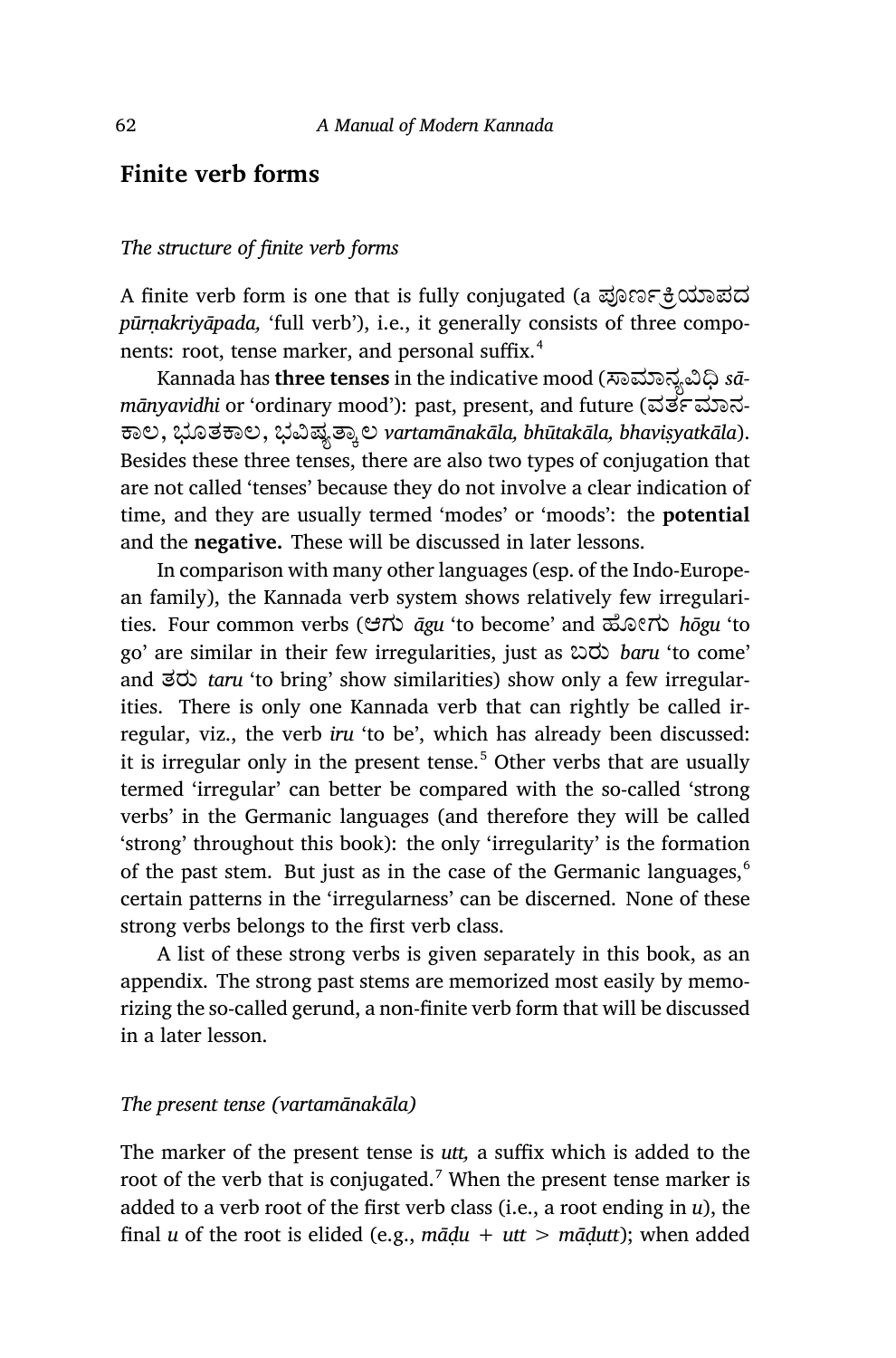to a verb root of the second verb class (i.e., a root ending in *i* or *e*), the root and the tense marker are joined by means of a connecting *y* (e.g., *kare* +  $y$  + *utt* > *kareyutt*). Finally, a **personal suffix** is added:<sup>8</sup>

#### *Personal suffixes for the present tense*

| person | (gender)  | singular          | (gender) | plural      |
|--------|-----------|-------------------|----------|-------------|
| 1      |           | ēne               |          | $\bar{e}ve$ |
| 2      |           | $\bar{i}ye / i^9$ |          | īri         |
| 3      | masculine | āne               | epicene  | āre         |
|        | feminine  | āḷe               |          |             |
|        | neuter    | ade               | neuter   | ave         |

Therefore, the word *māḍuttēne* (*māḍu* [root 'to do']+ *utt* [present tense]+ *ēne* [1st pers. sg.]) means 'I do', *māḍuttīri* means 'you (plural) do', etc.

In the spoken language of some areas, notably the large cities of southern Karnataka, one often hears other, alternative personal suffixes: *īni* and *īvi* in the first person singular and plural respectively, and *īya* for the second person singular. These are seen in writing only when a creative writer wishes to reproduce colloquial language in dialogues etc. Similarly, in northern Karnataka one may hear *āve* for the third person neuter plural.

Thanks to the personal suffixes, these finite verb forms in themselves unambiguously convey who or what is the subject or agent of the action or process that is expressed by the verb: in *māḍuttēne* the person who 'does' is always 'I', and cannot be anybody or anything else. Nevertheless, especially in longer sentences, it is customary to use the corresponding pronoun (e.g., *nānu māḍuttēne, nīvu māḍuttīri*), although in colloquial speech and in poetry the pronoun is often omitted. Therefore it is **extremely important** that the learner memorizes these suffixes perfectly.

The paradigm for a verb of the **first class,** *māḍu:*

| $1$ ps. sg.                | ಮಾಡುತ್ತೇನೆ | māduttēne | I do    |
|----------------------------|------------|-----------|---------|
| $2$ ps. sg.                | ಮಾಡುತ್ತೀಯೆ | māduttīye | you do  |
| 3 ps. sg. masc. ಮಾಡುತ್ತಾನೆ |            | māduttāne | he does |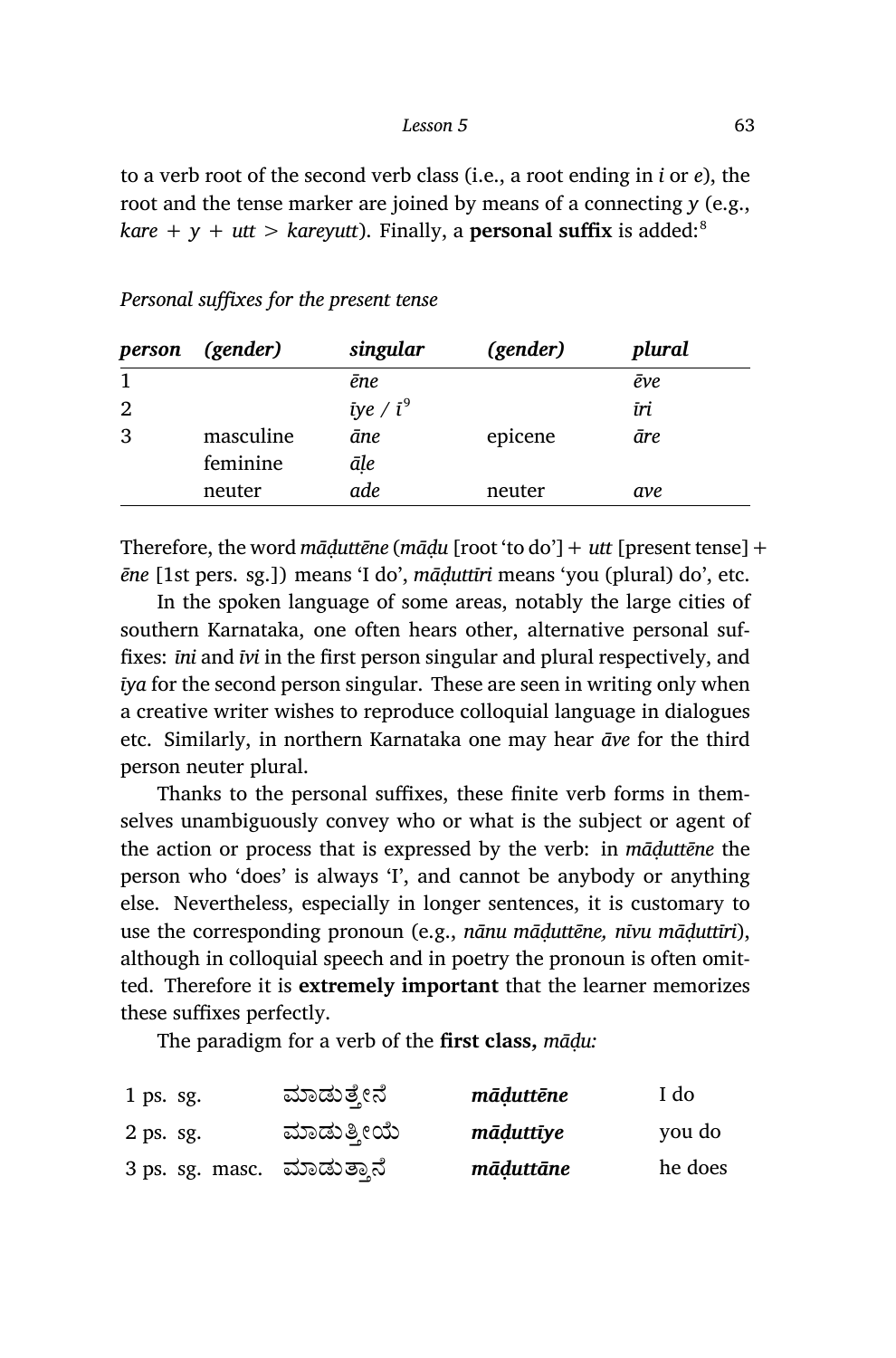|           | 3 ps. sg. fem. | ಮಾಡುತ್ತಾಳೆ | māḍuttāḷe | she does |
|-----------|----------------|------------|-----------|----------|
|           | 3 ps. sg. nt.  | ಮಾಡುತ್ತದೆ  | māduttade | it does  |
|           |                |            |           |          |
| 1 ps. pl. |                | ಮಾಡುತ್ತೇವೆ | māduttēve | we do    |
| 2 ps. pl. |                | ಮಾಡುತ್ತೀರಿ | māduttīri | you do   |
|           | 3 ps. pl. epi. | ಮಾಡುತ್ತಾರೆ | māduttāre | they do  |
|           | 3 ps. pl. nt.  | ಮಾಡುತ್ತವೆ  | māduttave | they do  |

The paradigm for a verb of the **second class,** *kare:*

| $1$ ps. sg.     | ಕರೆಯುತ್ತೇನೆ | kareyuttēne | I call    |
|-----------------|-------------|-------------|-----------|
| 2 ps. sg.       | ಕರೆಯುತ್ತೀಯೆ | kareyuttīye | you call  |
| 3 ps. sg. masc. | ಕರೆಯುತ್ತಾನೆ | kareyuttāne | he calls  |
| 3 ps. sg. fem.  | ಕರೆಯುತ್ತಾಳೆ | kareyuttāļe | she calls |
| 3 ps. sg. nt.   | ಕರೆಯುತ್ತದೆ  | kareyuttade | it calls  |
|                 |             |             |           |
| 1 ps. pl.       | ಕರೆಯುತ್ತೇವೆ | kareyuttēve | we call   |
| 2 ps. pl.       | ಕರೆಯುತ್ತೀರಿ | kareyuttīri | you call  |
| 3 ps. pl. epi.  | ಕರೆಯುತ್ತಾರೆ | kareyuttāre | they call |
| 3 ps. pl. nt.   | ಕರೆಯುತ್ತವೆ  | kareyuttave | they call |
|                 |             |             |           |

Analogous to these two paradigmatic verbs, forms such as the following are created: ಓದುೆ³ೕೆ *ōduttēne* 'I read' (from *ōdu* 'to read'), ಹೋಗುತ್ತಾರೆ *hōguttāre* 'they go' (from *hōgu* 'to go'), ಜಿಗಿಯುತ್ತದೆ *jigiyuttade '*it jumps' (from *jigi* 'to jump'), ¢ೊೆಯುಾ³ ೆ *hoḍeyuttāḷe* 'she hits' (from *hoḍe* 'to hit'), etc. etc.

In certain forms of spoken Kannada, one should not be surprised to hear contracted verb forms such as *karētīni* or *tiḷītīvi* for *kareyuttēne* and *tiḷiyuttēve.*

The present tense is used when (a) there is mention of actions or processes that are currently taking place, or (b) will take place in the immediate future: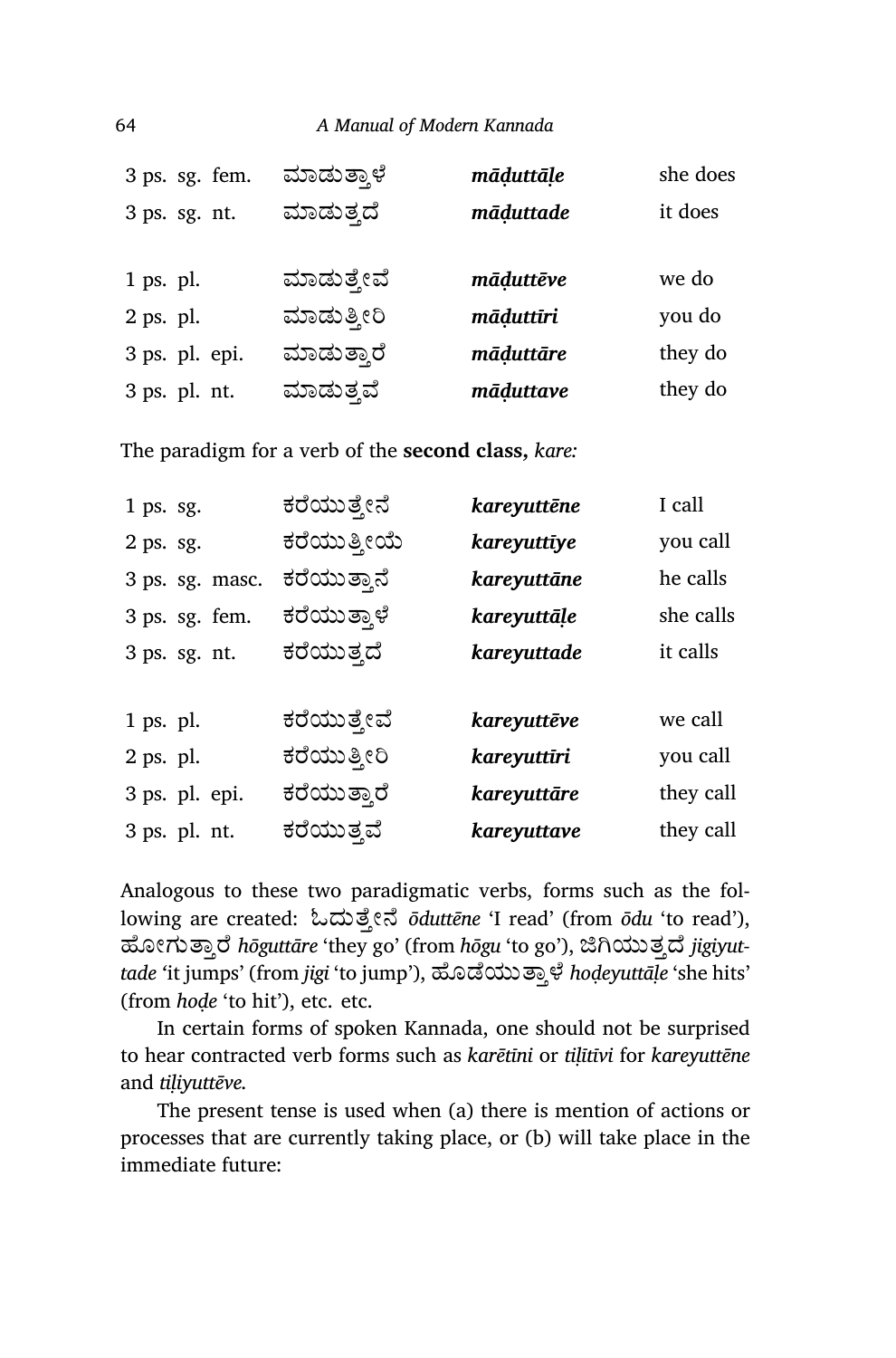| ಅವನು<br>ಯಾವಾಗಲೂ<br>ಓದುತ್ತಾನೆ | avanu yāvāgalū<br><b>ōduttāne</b> | he always reads        |
|------------------------------|-----------------------------------|------------------------|
| ಅವನು ನಾಳೆ                    | avanu nāle                        | he will come           |
| ಬರುತ್ತಾನೆ                    | baruttāne                         | tomorrow <sup>10</sup> |

# *The future tense (bhaviṣyatkāla)*

The marker of the future tense is *uv,* which is added to the end of the verb root of the verb that is conjugated.<sup>11</sup> This future tense marker is added directly to a verb root of the first verb class (i.e., a root ending in *u*, e.g.,  $m\bar{a}du + v > m\bar{a}duv$ , with elision of the final *u* of the root, just as in the present tense); when added to a verb root of the second verb class (i.e., a root ending in *i* or *e* <sup>12</sup>), the root and the tense marker are regularly joined by means of a connecting *y* (e.g., *kare + y +uv > kareyuv*).<sup>13</sup> Finally, just as has already been seen with the present tense, a **personal suffix** is added. It is important to note that the suffixes for the future and past tenses resemble those of the present, but are not the same:

| person       | (gender)              | singular          | (gender) | plural           |
|--------------|-----------------------|-------------------|----------|------------------|
| $\mathbf{1}$ |                       | en $u/e$          |          | evu              |
| 2            |                       | $e / i^{14}$      |          | iri              |
| 3            | masculine<br>feminine | anu / $a$<br>alu  | epicene  | aru              |
|              | neuter                | udu / adu $^{15}$ | neuter   | uvu / $avu^{16}$ |

# *Personal suffixes for the future tense*

In colloquial speech, the ending of the 1st person singular usually is *‑e,* and that of the 3rd person singular masculine is *‑a.* These forms, which are generally considered ಆಡುಾĖನ ರೂಪಗಳು *āḍumātina rūpagaḷu* or 'colloquial forms' are increasingly used also in written Kannada. In more formal speech and writing the longer forms (ಗ್ರಾಂಥಿಕ ರೂಪಗಳು *grāṃthika rūpagaḷu* 'literary forms') are still preferred.<sup>17</sup> However, this has not always been the case. The short forms frequently occur in poetry, and one finds them already in the twelfth century CE.<sup>18</sup> – **The learner is advised to be familiar with both these short and long**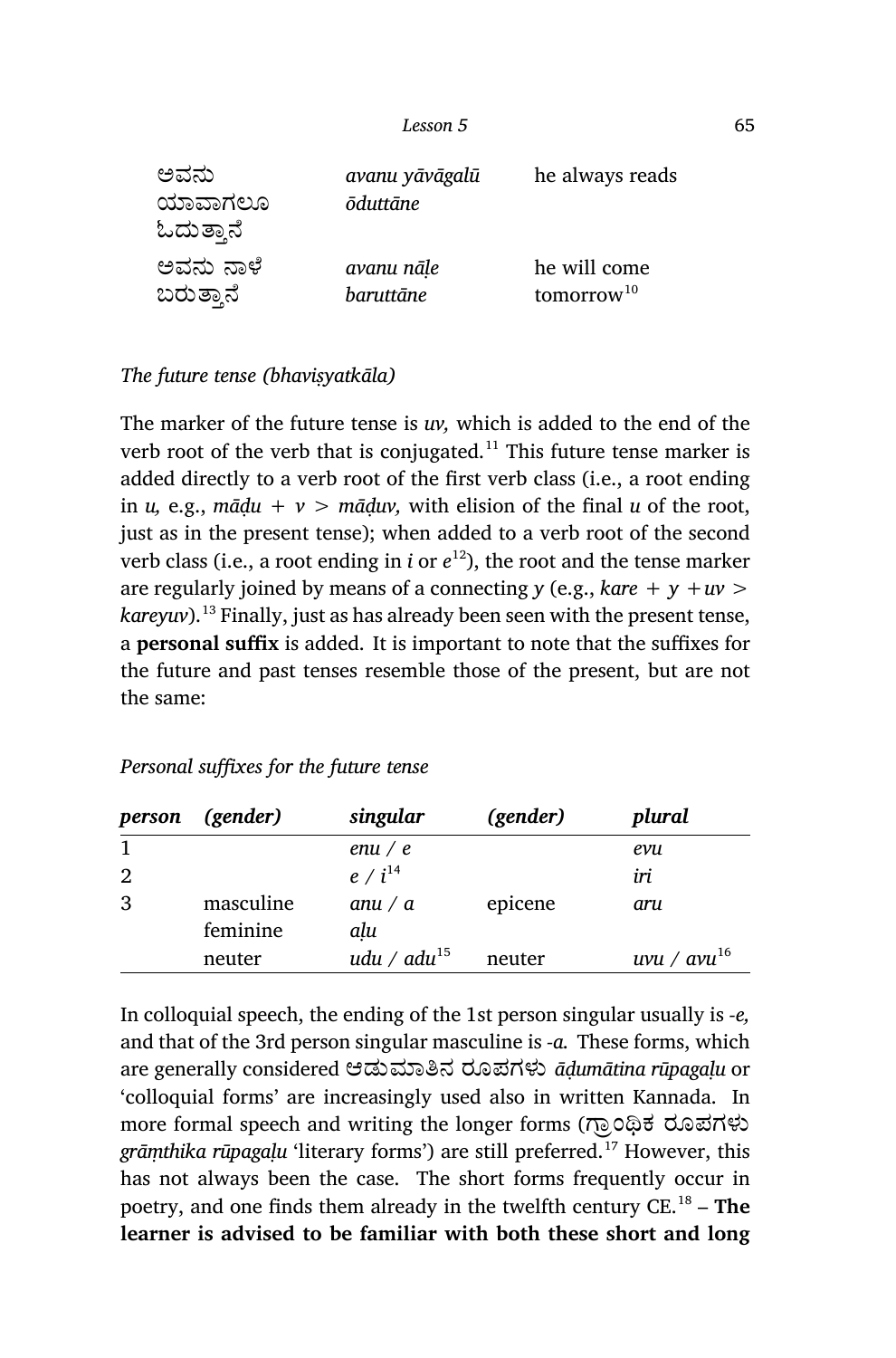**forms,** because in practice both are used comparably frequently, just as a reader or speaker of modern English must know that *we'll, isn't, won't, he's, I'm, wouldn't, aren't* etc. mean the same as *we will, is not, will not, he is, I am, would not, are not* etc.

When combined with the future stems, the following fully conjugated forms are made:

## **First class:**

*Singular*

| 1 ps.     | ಮಾದುವೆನು /<br>ಮಾಡುವೆ          | māduvenu / māduve              | I will do   |
|-----------|-------------------------------|--------------------------------|-------------|
| 2 ps.     | ಮಾಡುವೆ /<br>ಮಾಡುವಿ            | māduve / māduvi                | you will do |
|           | 3 ps. mas. ಮಾಡುವನು /<br>ಮಾಡುವ | māduvanu / māduva              | he will do  |
|           | 3 ps. fem. ಮಾಡುವಳು            | māduvalu                       | she will do |
| 3 ps. nt. | ಮಾಡುವುದು /<br>ಮಾಡುವದು         | māduvudu / māduvadu it will do |             |

### *Plural*

| $1$ ps.   | ಮಾಡುವೆವು              | māduvevu                         | we will do   |
|-----------|-----------------------|----------------------------------|--------------|
| 2 ps.     | ಮಾಡುವಿರಿ              | māduviri                         | you will do  |
|           | 3 ps. epi. ಮಾಡುವರು    | māduvaru                         | they will do |
| 3 ps. nt. | ಮಾಡುವುವು ∕<br>ಮಾಡುವವು | māduvuvu / māduvavu they will do |              |

### **Second class:**

*Singular*

| 1 ps. | ಕರೆಯುವೆನು / | kareyuvenu / | I will call |
|-------|-------------|--------------|-------------|
|       | ಕರೆಯುವೆ     | kareyuve     |             |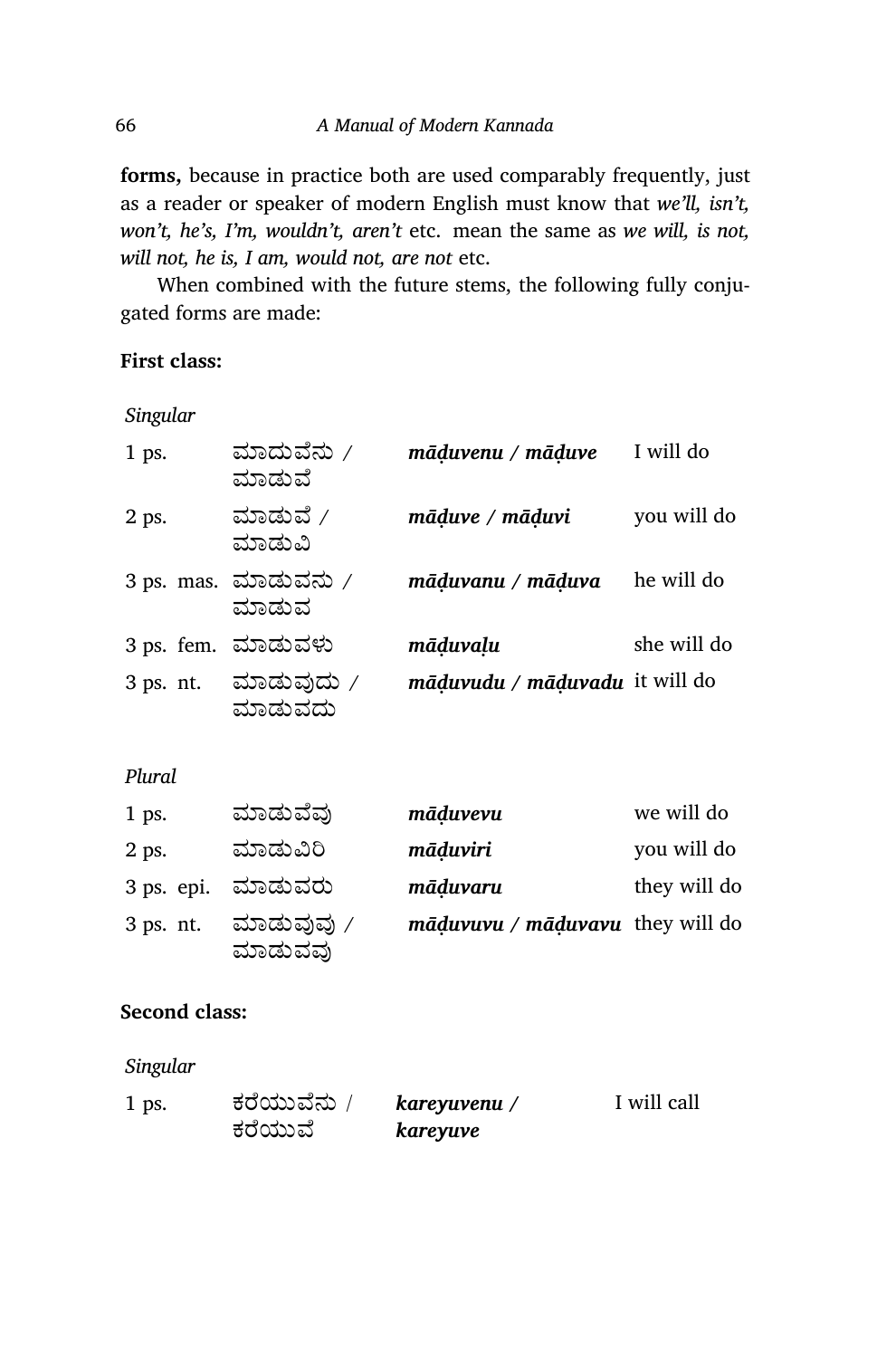*Lesson 5* 67

| 2 ps.      | ಕರೆಯುವೆ /<br>ಕರೆಯುವಿ            | kareyuve / kareyuvi        | you will call  |
|------------|---------------------------------|----------------------------|----------------|
|            | 3 ps. mas. ಕರೆಯುವನು /<br>ಕರೆಯುವ | kareyuvanu /<br>kareyuva   | he will call   |
|            | 3 ps. fem. ಕರೆಯುವಳು             | kareyuvaļu                 | she will call  |
| 3 ps. nt.  | ಕರೆಯುವುದು                       | kareyuvudu /<br>kareyuvadu | it will call   |
| Plural     |                                 |                            |                |
| 1 ps.      | ಕರೆಯುವೆವು                       | kareyuvevu                 | we will call   |
| 2 ps.      | ಕರೆಯುವಿರಿ                       | kareyuviri                 | you will call  |
| 3 ps. epi. | ಕರೆಯುವರು                        | kareyuvaru                 | they will call |
| 3 ps. nt.  | ಕರೆಯುವುವು ∕<br>ಕರೆಯುವವು         | kareyuvuvu /<br>kareyuvavu | they will call |

Analogous to these two paradigmatic verbs, forms such as the following are created: ಓದು¡ೆನು *ōduvenu* I will read (from *ōdu* to read), ಹೋಗುವರು *hōguvaru* they will go (from *hōgu* to go), ಜಿಗಿಯುವುದು *jigiyuvudu* it will jump (from *jigi* to jump), ¢ೊೆಯುವಳು *hoḍeyuvaḷu* she will hit (from *hoḍe* to hit), etc. etc.

The future tense is generally used when there is mention of actions or processes that (a) regularly or habitually take place, or (b) will take place in the future.

It should be noted here that there is no strictly standardized rule that determines whether a present or a future tense ought to be used; rather, there are regional tendencies toward the use of the present tense (in southern Karnataka) or the future tense (in northern Karnataka) as a kind of generic non-past tense, especially in literary usage.<sup>19</sup> Therefore, the two sentences

| ಅವನು ಯಾವಾಗಲೂ | avanu yāvāgalū | he always reads |
|--------------|----------------|-----------------|
| ಓದುತ್ತಾನೆ    | ōduttāne       |                 |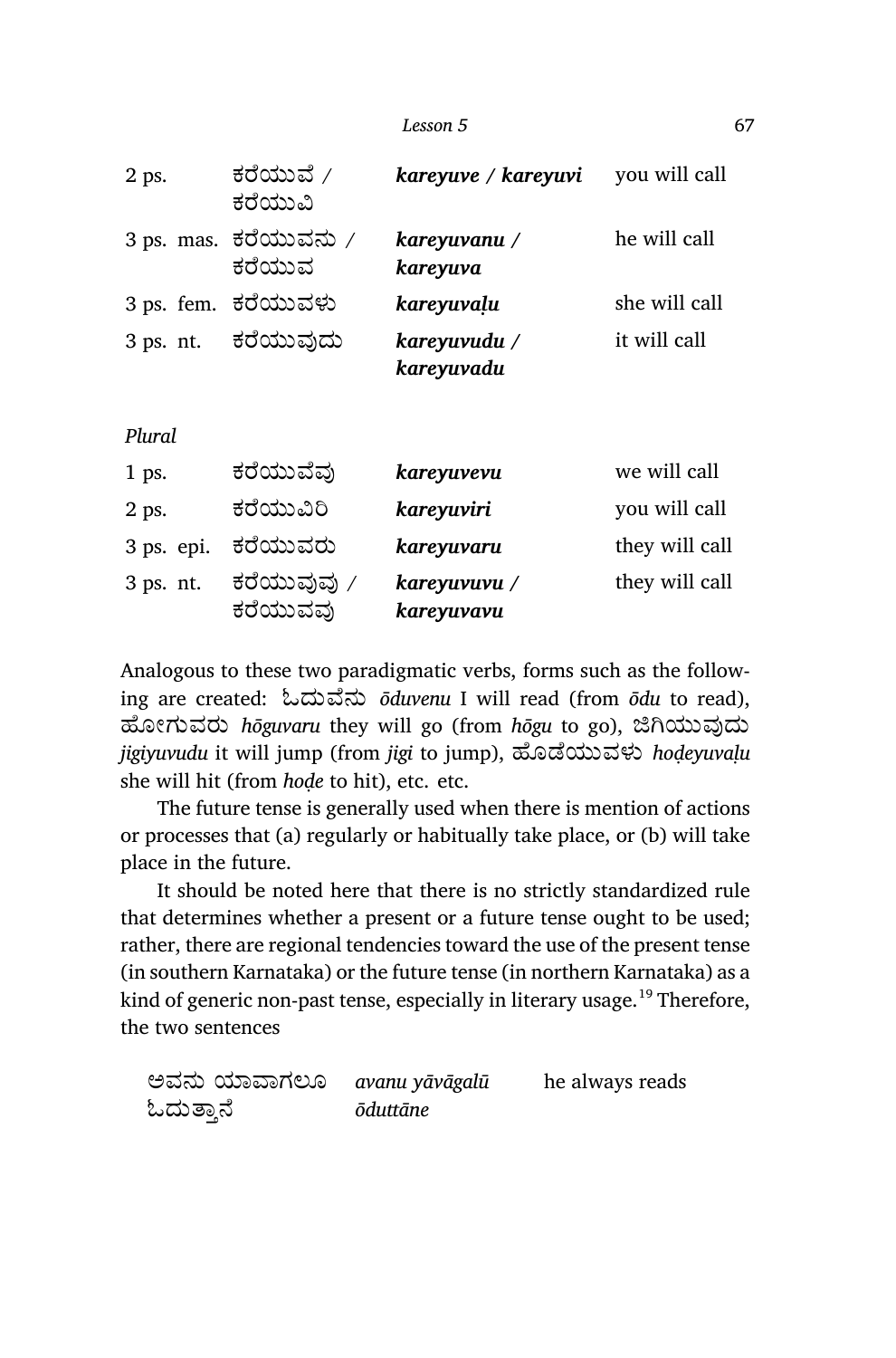| ಅವನು ಯಾವಾಗಲೂ | avanu yāvāgalū | he will always read |
|--------------|----------------|---------------------|
| ಓದುವನು       | ōduvanu        |                     |

mean practically the same, and it is largely a matter of stylistic preference whether one uses the one or the other. In coastal Karnataka there is a stronger tendency to differentiate between the use of the present and future tenses.<sup>20</sup>

## *The past tense (bhūtakāla)*

The past tense of most verbs is formed regularly, by means of a simple tense marker (as in the future tense). However, there are also verbs that usually are termed 'irregular', but it would be more appropriate to term them 'strong' (see below). First, the past tense of regular verbs will be discussed here.

The distinctive suffix for the past tense is *d.* This is added directly to a root of the second class to form the past stem ( $k$ *are* +  $d >$  *kared*).<sup>21</sup> With roots of the first class, the final *u* of the root is first changed to *i* (*māḍu > māḍi; māḍi + d > māḍid*). The personal suffixes are the same as for the future tense (see p. 65), with only **one notable difference:** the suffix for the 3rd person singular is not *udu,* but *itu,* and this suffix is added directly to the root (the final vowel of a root of the second class is not elided, but a euphonic *y* is inserted), and not to the past stem, in the following manner: *māḍu + itu > māḍitu* 'it did'; *kare + y + itu > kareyitu* 'it called'.

#### **First class:**

*Singular*

| $1$ ps. | ಮಾಡಿದೆನು /<br>ಮಾಡಿದೆ                              | mādidenu / mādide | I did   |
|---------|---------------------------------------------------|-------------------|---------|
| 2 ps.   | ಮಾಡಿದೆ / ಮಾಡಿದಿ $m\bar{a}$ dide / $m\bar{a}$ didi |                   | you did |
|         | 3 ps. mas. ಮಾಡಿದ /<br>ಮಾಡಿದನು                     | mādida / mādidanu | he did  |
|         | 3 ps. fem. ಮಾಡಿದಳು                                | mādidaļu          | she did |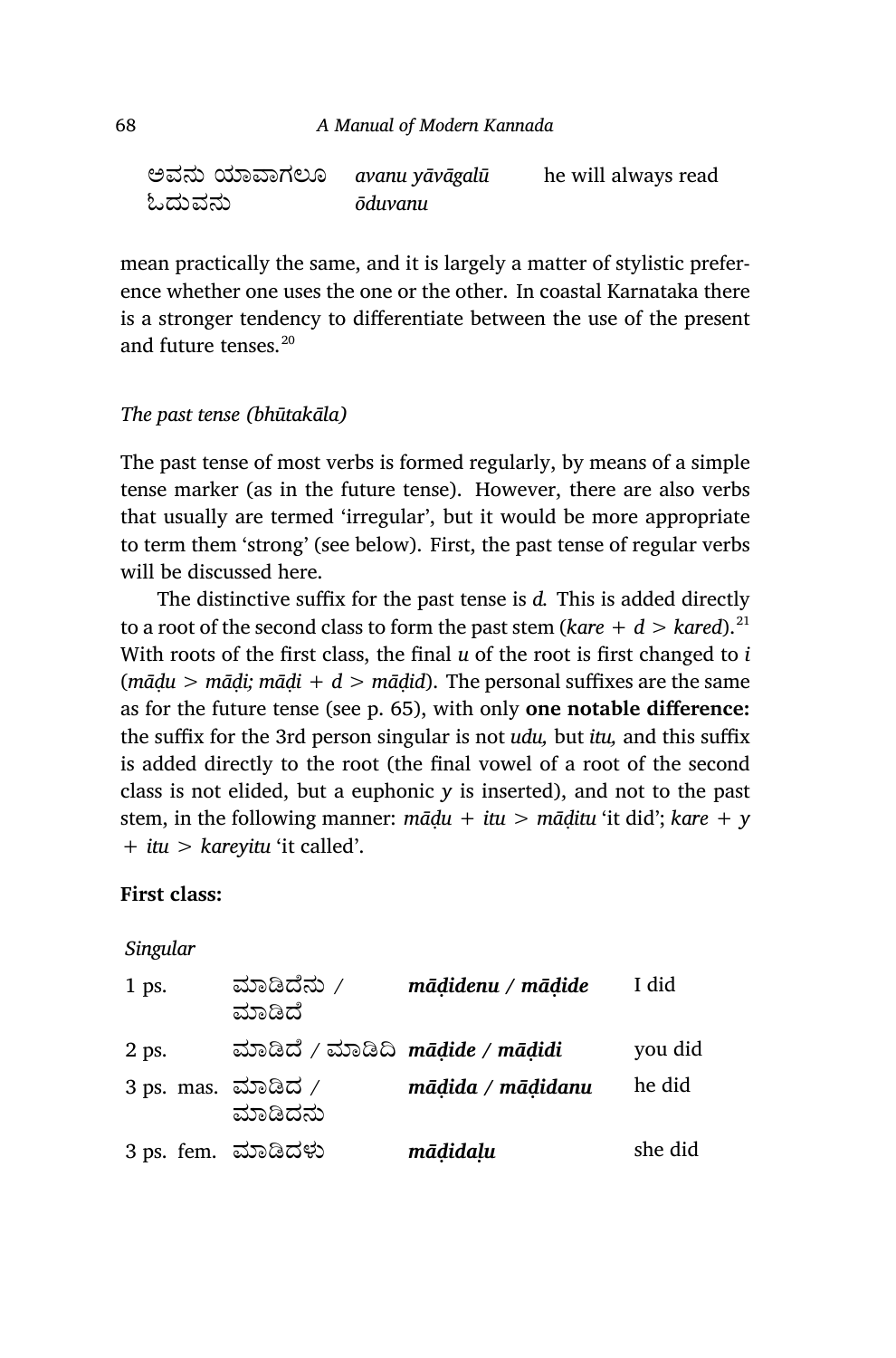| Lesson 5 | 69 |
|----------|----|
|          |    |

|  | 3 ps. nt. ಮಾಡಿತು | māḍitu (!) | it did |
|--|------------------|------------|--------|
|--|------------------|------------|--------|

*Plural*

| $1$ ps.   | ಮಾಡಿದೆವು              | mādidevu            | we did   |
|-----------|-----------------------|---------------------|----------|
| 2 ps.     | ಮಾಡಿದಿರಿ              | māḍidiri            | you did  |
|           | 3 ps. epi. ಮಾಡಿದರು    | mādidaru            | they did |
| 3 ps. nt. | ಮಾಡಿದುವು /<br>ಮಾಡಿದವು | mādiduvu / mādidavu | they did |

# **Second class:**

## *Singular*

| $1$ ps.           | ಕರೆದೆನು / ಕರೆದೆ          | karedenu / karede | I called   |
|-------------------|--------------------------|-------------------|------------|
| $2$ ps.           | ಕರೆದೆ / ಕರೆದಿ            | karede / karedi   | you called |
|                   | 3 ps. mas. ಕರೆದನು / ಕರೆದ | karedanu / kareda | he called  |
| 3 ps. fem. ಕರೆದಳು |                          | karedalu          | she called |
| 3 ps. nt.         | ಕರೆಯಿತು                  | kareyitu (!)      | it called  |

#### *Plural*

| $1$ ps.           | ಕರೆದೆವು | karedevu                             | we called   |
|-------------------|---------|--------------------------------------|-------------|
| 2 ps.             | ಕರೆದಿರಿ | karediri                             | you called  |
| 3 ps. epi. ಕರೆದರು |         | karedaru                             | they called |
| $3$ ps. nt.       |         | ಕರೆದುವು / ಕರೆದವು kareduvu / karedavu | they called |

The past tense simply indicates an action or process that took place at some time in the past. As we shall see later, there are also compound forms that express a past continuous mood and a perfect mood; but many speakers do not strictly distinguish between significances of these forms.<sup>22</sup>

In various regional spoken varieties of Kannada, one can come across a multitude of contractions in rapid speech, e.g., *nōḍdlu* (for *nōḍidaḷu*), *nōḍdru* (*nōḍidaru*), *nōḍdvi* (*ṇōḍidevu*), etc. etc.<sup>23</sup> However, the learner is advised to learn the standard, literary forms, which are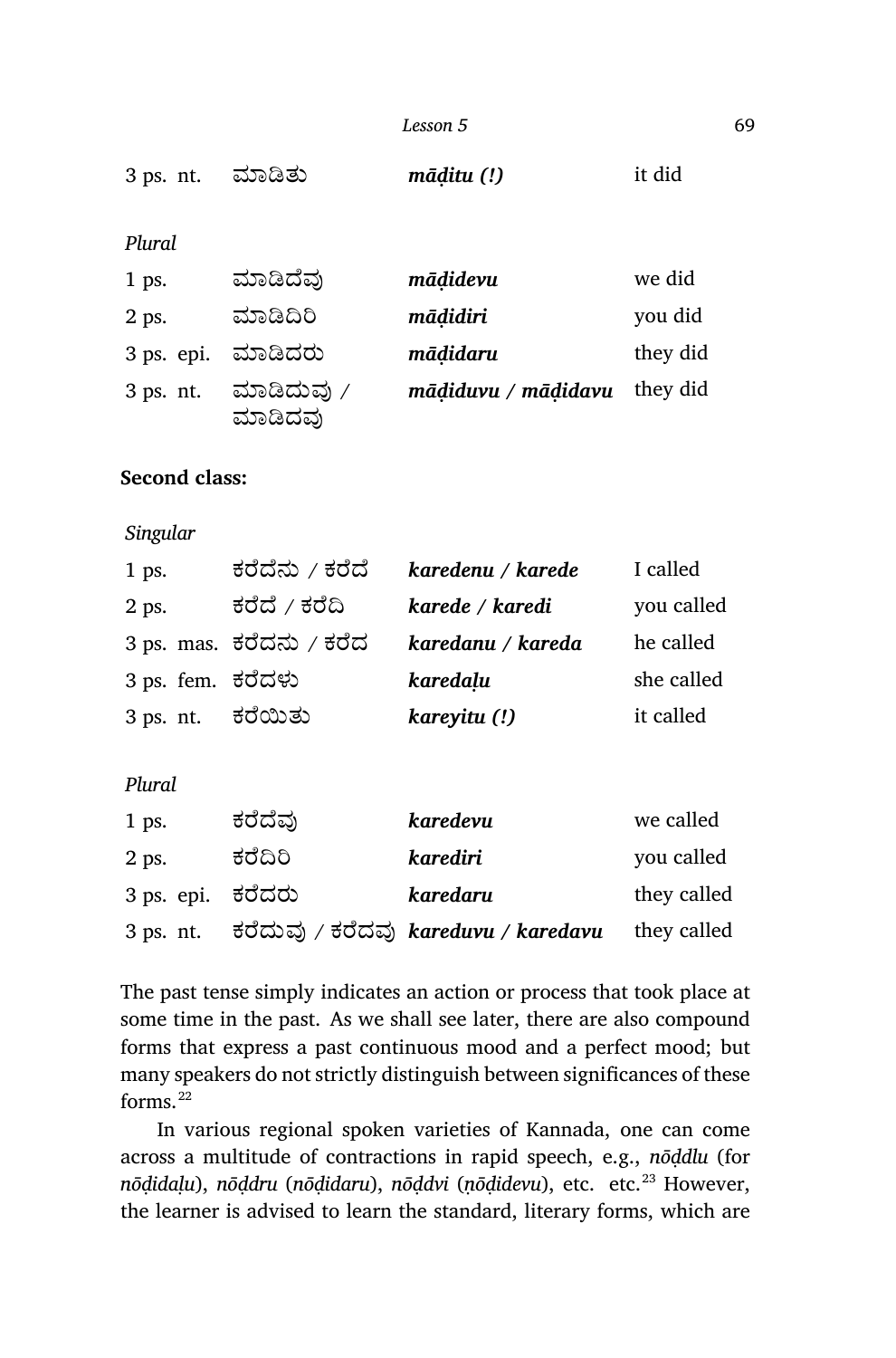understood by every educated speaker and are the norm of the written language.

## *Strong or 'irregular' verbs*

With the so-called 'irregular' or 'strong' verbs, one should learn the past stem of the verb in addition to the verb root. The present and future tenses of all these other verbs are formed regularly. The verb *baru* 'to come' is an example of a strong verb, because it forms its past tense stem not as \**barid* (which one might expect, in analogy to *māḍu*), but as *baṃd.* Another instance of a much-used strong verb is *koḍu* 'to give', which has as its past stem not \**kodid*, but *kott*.

With this information, the learner can create all the finite conjugated forms, according to the rules that have already been explained.

Examples of verb forms of *baru* 'to come' and *koḍu* 'to give' in the present and future tenses:

| $baru + utt + \bar{e}ne$ | baruttēne | I come        |
|--------------------------|-----------|---------------|
| $baru + utt + iri$       | baruttīri | you come      |
| $baru + v + enu$         | baruvenu  | I will come   |
| $baru + v + iri$         | baruviri  | you will come |
| $k$ odu + utt + ēne      | koduttēne | I give        |
| $k$ odu + utt + īri      | koduttīri | you give      |
| $k$ odu + $\nu$ + enu    | koduvenu  | I will give   |
| $k$ odu + $\nu$ + $i$ ri | koduviri  | you will give |

but in the past tense:

| $band + enu$  | bamdenu | I came   |
|---------------|---------|----------|
| $band + iri$  | bamdiri | you came |
| $k$ ott + enu | kottenu | I gave   |
| $k$ oṭṭ + iri | kottiri | you gave |

The term 'irregular', which is normally used in older Kannada grammars, suggests a complexity that is not really there. It would be better to refer to these verbs rather as 'strong', as is traditionally done in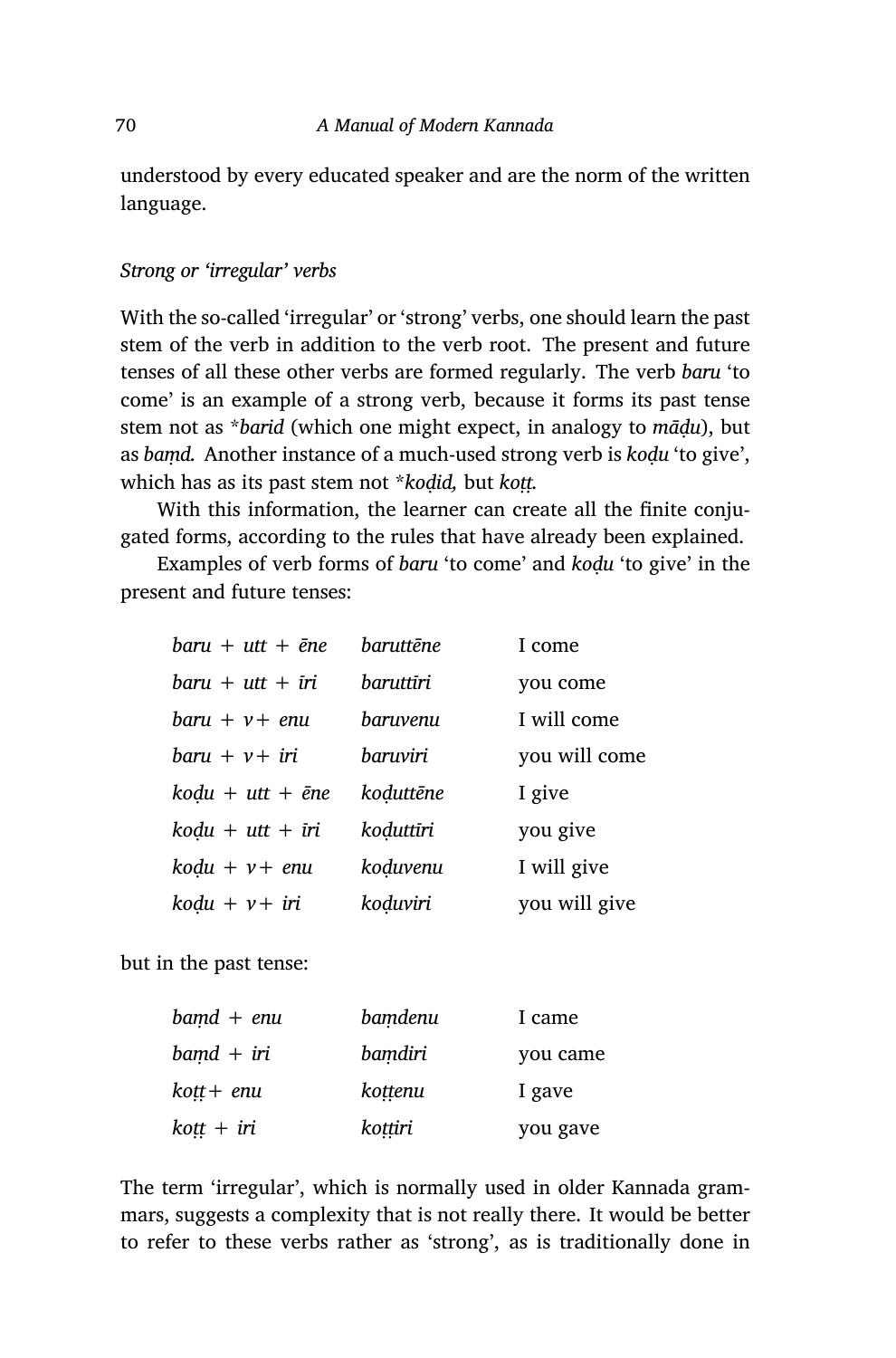Germanic grammar, because the 'irregularness' of the so-called irregular verbs shows clearly regular patterns, just as is the case with the so-called strong verbs in Germanic languages. Take, for instance, the English word pairs *to write – wrote, to strive – strove, to ride – rode, to drive – drove,* or *to find – found, to bind – bound;* or, in German, *scheinen – schien, bleiben – blieb, schreiben – schrieb,* or *schmeißen – schmiss, beißen – biss, gleiten – glitt;* or Dutch *krijgen – kreeg, blijven – bleef.* In all these pairs of infinitives and past tense forms, we see clearly distinguishable, regular patterns. Similarly, in Kannada such regular correspondences can be recognized as well, such as in these pairs of present-tense and past-tense forms for the first person singular: *koḍuttēne – koṭṭenu* 'I give / gave', *iḍuttēne – iṭṭenu* 'I put / put', *biḍuttēne – biṭṭenu* 'I leave / left', *kaliyuttēne – kalitenu* 'I learn / learnt', *ariyuttēne – aritenu* 'I know / knew', *bayyuttēne – baydenu* 'I schold / scolded', *koyyuttēne – koydenu* 'I pluck / plucked'.

Just as in the case of the Germanic 'strong' verbs, the irregularities follow certain patterns, and **the irregularities concern only the past tense and such forms that are derived from the past stem** (the past relative participle, gerund, conditional and concessive. These will be discussed in later lessons).

**Therefore, if one knows the past stems of the 'strong / irregular' verbs, one can correctly build all the possible derived forms of those verbs, with only five common exceptions:** *baru* 'to come' and *taru* 'to bring' (mentioned earlier), *iru* 'to be' (already mentioned in an earlier lesson), *hōgu* 'to go' and *āgu* 'to become / happen'. Here *hōgu* and *āgu* together form one mini-category and show exactly the same irregularities. Please note, in particular, the very frequently used third person singular neuter:

| ಹೋದೆನು               | hōdenu | I went   | ಆದೆನು       |       | ādenu I became               |
|----------------------|--------|----------|-------------|-------|------------------------------|
| ಹೋದಿ                 | hōdi   | you went | ಆದಿ         | ādi   | you became                   |
| ಹೋದನು                | hōdanu | he went  | ಆದನು        | ādanu | he became                    |
| ಹೋದಳು                | hōdalu | she went | ಆದಳು        | ādalu | she became                   |
| ಹೋಯಿತು <i>hōyitu</i> |        | it went  | ಆಯಿತು āyitu |       | it became                    |
| ಹೋದೆವು <i>hōdevu</i> |        | we went  |             |       | ಆದೆವು <i>ādevu</i> we became |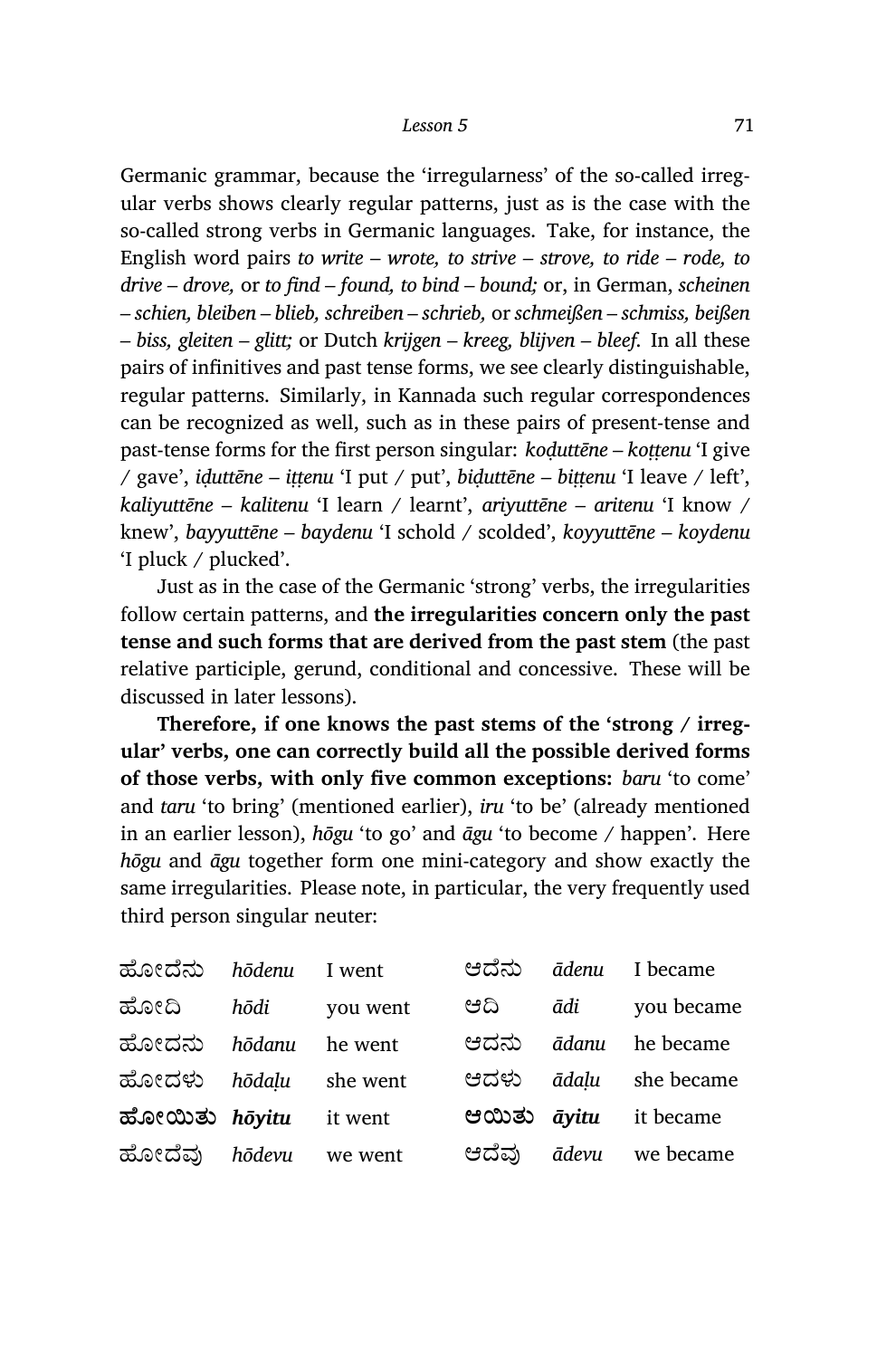| ಹೋದಿರಿ <i>hodiri</i> you went                               |  |                              | පධිරි <i>ādiri</i> you became |
|-------------------------------------------------------------|--|------------------------------|-------------------------------|
| ಹೋದರು hodaru they went                                      |  |                              | ಆದರು <i>ādaru</i> they became |
| ಹೋದುವು hoduvu / they went<br>/ ಹೋದವು <i>hōdavu</i> (neuter) |  | / ಆದವು <i>ādavu</i> (neuter) | ಆದುವು aduvu / they became     |

*Baru* and *taru* are irregular in that they have special forms in the past tense for the third person singular neuter: ಬಂತು *baṃtu* 'it came' and ತಂತು *taṃtu* 'it brought'. However, the original, longer forms ಬಂĘತು *baṃditu* and ತಂĘತು *taṃ ditu* are also used.<sup>24</sup>

The past stems of strong verbs will be indicated in these lessons as they occur.

# **Negation**

Like other Dravidian languages, Kannada does not have simple negative words (like English *never, nowhere, nobody, nothing, not*), just as there is no simple word for 'no'. We have already seen words that are the Kannada equivalents of 'no', namely, ಇಲ್ಲ *illa,* ಅಲ್ಲ alla and ಬೇಡ *bēḍa:* the defective verbs that negate existence (or presence), identity, and desirability or necessity. When someone asks  $\vec{n}$ ৰ্লংছ পত্নে ? *Gaṇēśa iddānā?* 'is Gaṇēśa [here]?' and we answer ಇಲÀ *illa,* we are actually saying '[he] is not [here]', using a verb form. Instead of using adverbs, pronouns etc. that contain a negative meaning, **negation in Kannada is always expressed through the verb system.**

In a language such as English, verbal negation is simply expressed through the word 'not': *he is here – he is not here; I am reading – I am not reading.* 'Not' is an adverb that signifies that what is expressed by the verb form (in this case 'is') is precisely not so. Because such negation words do not exist in Kannada, a different device is used to express negation, by means of the verbal noun: instead of saying 'I do not go', one in effect says something that means 'my going is not' or 'my going does not exist'. This mechanism may seem awk ward to speakers of Indo-European languages, but it has its own logic, and Kannada speakers find it perfectly natural.

Verbal nouns in English resemble the present participle, such as 'reading' in the sentence 'reading is good for you'. In practice it is immediately clear whether an English 'ing' word is a present participle or a verbal noun, because of its position in the sentence. Something similar is the case in Kannada. Kannada has more than one verbal noun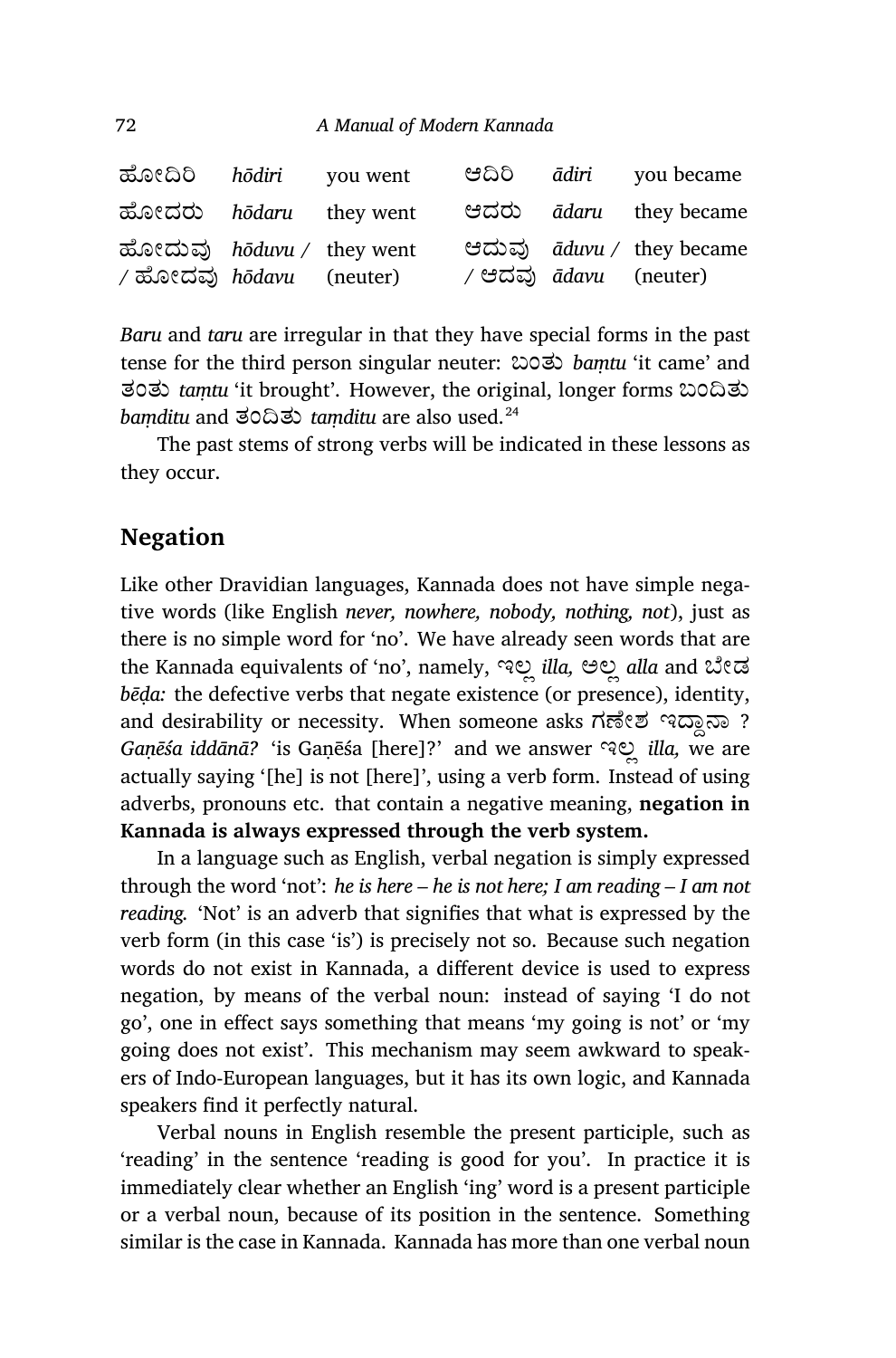for each verb: a verbal noun for the non-past ('reading now' or 'reading in the future'), a verbal noun for the past ('reading in the past'), and a negative verbal noun ('not-reading'), and these verbal nouns resemble the conjugated forms of the third person singular neuter.<sup>25</sup> Thus the word ಮಾಡುವುದು *māduvudu* could mean 'it will do' or '<sup>[the act of]</sup> doing' or 'that which does' or 'that which is being done'; but just as in the case of the 'ing' words in English, the function of the 'udu' words in Kannada is quickly seen by the position in the sentence. When the action or process that is expressed in the verbal noun is negated by means of *illa,* the final *u* of the verbal noun is elided and the two words are written together. The logical subject (the agent) is always in the nominative case.<sup>26</sup>

| ಅವರು ಬೀಳುವುದಿಲ್ಲ           | avaru bīļuvudilla          | they will not fall |
|----------------------------|----------------------------|--------------------|
| ಅದು ಬರುವುದಿಲ್ಲ             | adu baruvudilla            | it will not come   |
| ನಾನು ನಿದ್ದೆ<br>ಮಾಡುವುದಿಲ್ಲ | nānu nidde<br>māduvudilla  | I will not sleep   |
| ಅವನು ನಿದ್ದೆ<br>ಮಾಡುವುದಿಲ್ಲ | avanu nidde<br>māḍuvudilla | he will not sleep  |
| ನೀವು ನಿದ್ದೆ<br>ಮಾಡುವುದಿಲ್ಲ | nīvu nidde<br>māduvudilla  | you will not sleep |

It is important to note that there is no distinction in the written language between negation in the present and negation in the future, $^{27}$ Therefore, out of context, the above examples could also mean 'they do not fall', 'it does not come', etc. (There is, however, a present negative in the modern colloquial language, which seems not yet generally acceptable as part of standard written Kannada. Also there is a negative of the present continuous mood. These will be discussed in lesson 15, p. 186.)

Negation in the past tense is slightly more complicated and is better explained in detail in a lesson 15, after other verb forms have been discussed.<sup>28</sup>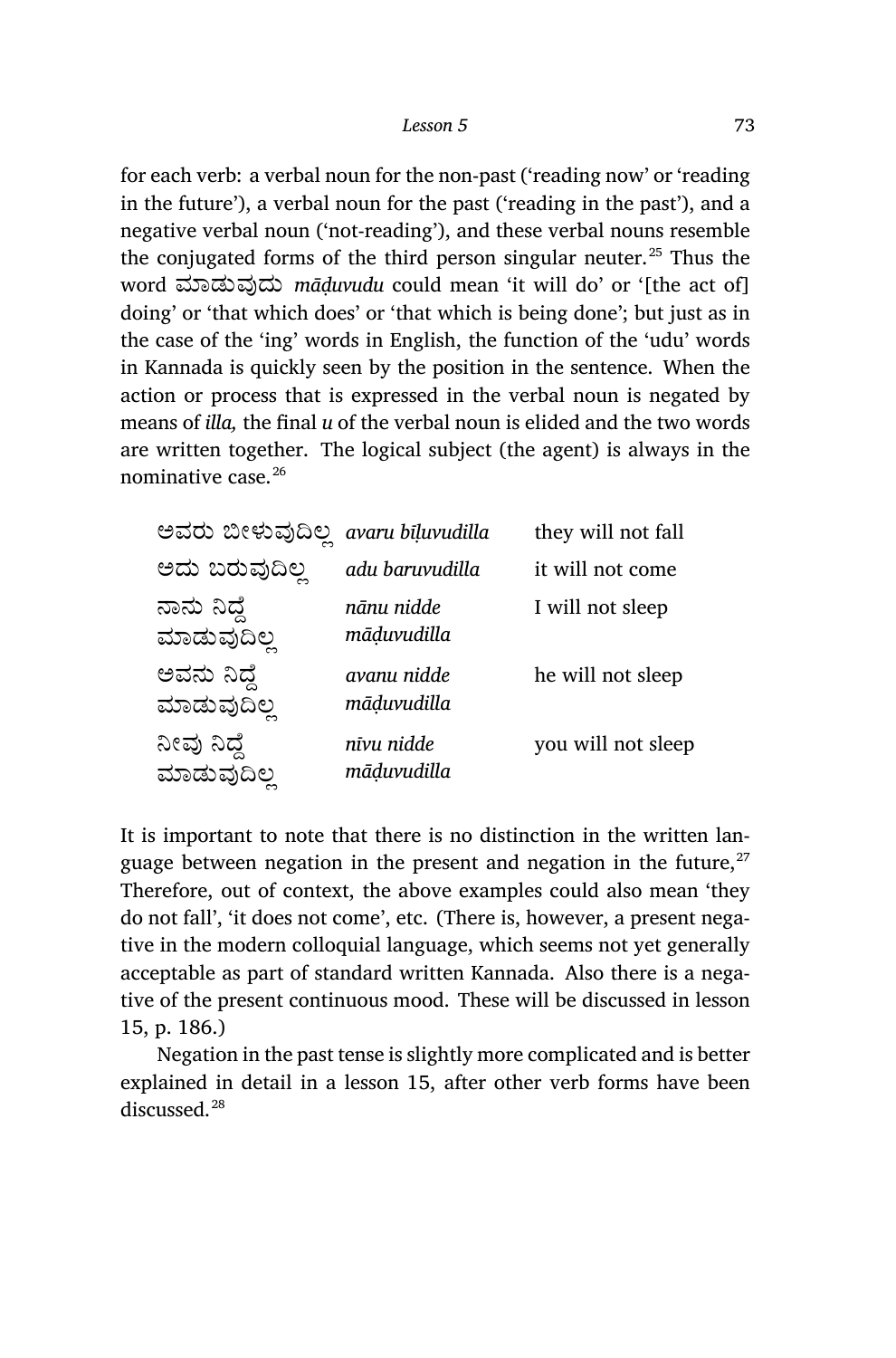

*The Cāmuṃḍarāya Basadi, one of the temples atop Caṃdragiri in Śravaṇabeḷagoḷa*

# **Exercise**

Read and translate the following short sentences:

- ೧. ನಾನು ಹೋಗುತ್ತೇನೆ.
- ೨. ನಾನು ಹೋಗುವುದಿಲ್ಲ.
- ೩. ಅವರು ಕರೆಯುತ್ತಾರೆ.
- ೪. ನಾವು ಓದುತ್ತೇವೆ.
- ೫. ನೀವು ನಗುತ್ತೀರಿ.
- ೬. ನಾವು ನಗುವುದಿಲ್ಲ.
- ೭. ಅವನು ಕೆದನು.
- ೮. ಅವರು ಕೆಯುವರು.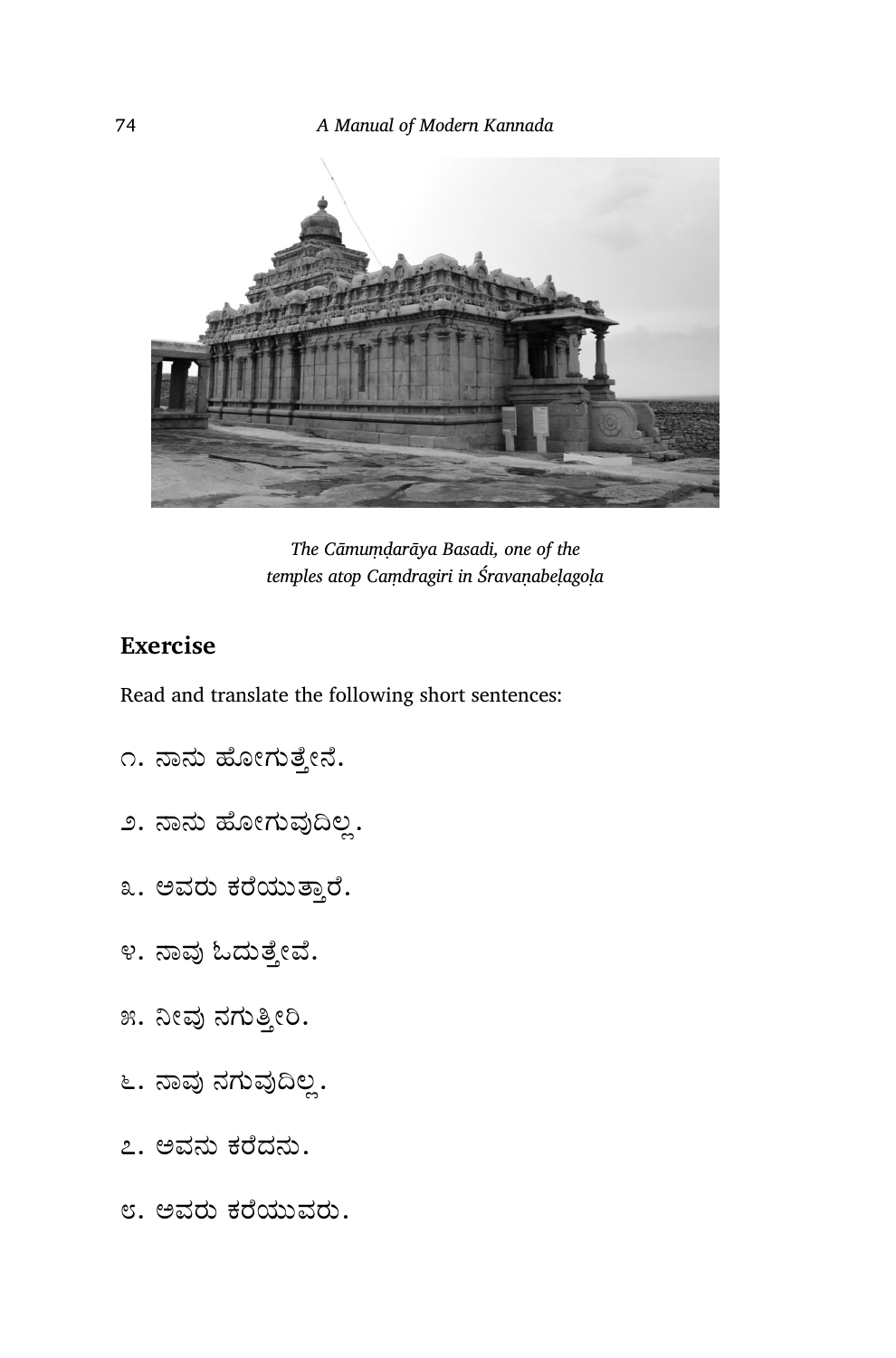- ೯. ನೀವು ಕರೆಯುತ್ತೀರಿ.
- ೧೦. ನೀವು ಬೀಳುತ್ತೀರಿ.
- ೧೧. ನೀವು ಕರೆದಿರಿ.
- ೧೨. ನಾವು ಜಿಗಿದೆವು.
- ೧೩. ನೀವು ಜಿಗಿಯುವುದಿಲ್ಲ.
- ೧೪. ಅದು ಜಿಗಿಯುತ್ತದೆ.
- ೧೫. ಅವಳು ಜಿಗಿಯುವಳು.
- ೧೬. ನಾನು ಜಿಗಿಯುತ್ತೇನೆ.
- ೧೭. ಅವನು ಹೊಡೆದನು.
- ೧೮. ಅವಳು ¢ೊೆಯುವಳು.
- ೧೯. ನಾವು ಹೊಡೆಯುವುದಿಲ್ಲ.

# **Vocabulary**

| ಆಗು  | āgu  | to become, occur |
|------|------|------------------|
| ಓದು  | ōdu  | to read          |
| ಜಿಗಿ | jigi | to jump          |
| ಕರೆ  | kare | to call          |
| ತರು  | taru | to bring         |
| ತಿಳಿ | tili | to understand    |
|      |      |                  |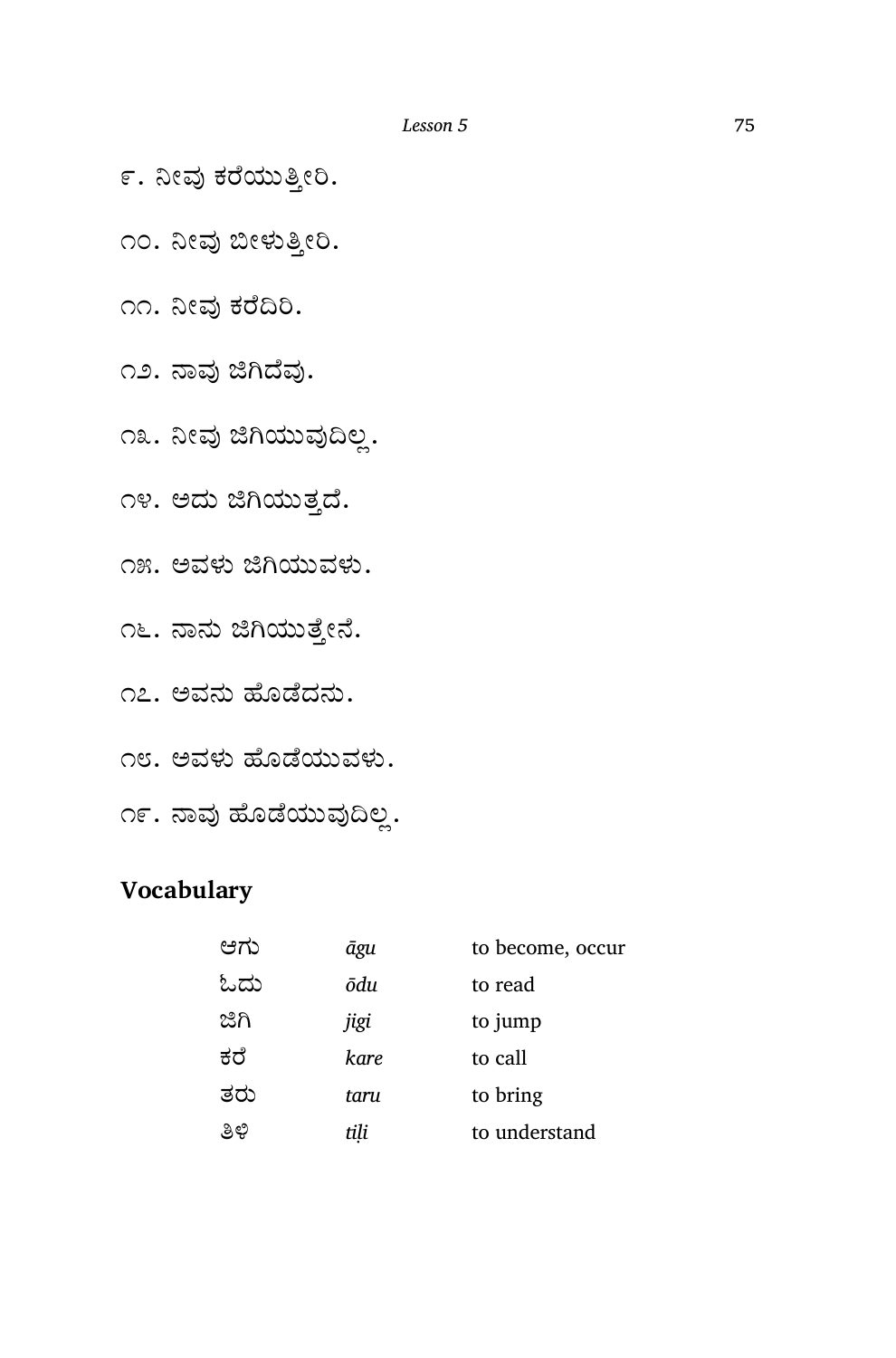| ನಗು                     | nagu       | to laugh       |
|-------------------------|------------|----------------|
| ನಾಳೆ                    | nāle       | tomorrow       |
| ನಿದ್ದೆ                  | nidde      | sleep          |
| ನಿದ್ದೆ ಮಾಡು             | nidde mādu | to sleep       |
| ಬೀಳು                    | bīlu       | to fall        |
| ಮಾಡು                    | mādu       | to do, make    |
| ಯಾವಾಗಲೂ <i>yāvāgalū</i> |            | always         |
| ಹೊಡೆ                    | hode       | to hit, strike |
| ಹೋಗು                    | hōgu       | to go          |

#### *Notes*

<sup>1</sup> This is the case in modern Kannada (cf. Kittel 1903: 23 (§48)). In Old Kannada, verb roots could also end in a consonant, and this historical fact explains the so-called 'irregular' or 'strong' verbs (see the special appendix on irregular verbs). Roughly from the twelfth century CE onwards, Kannada words had to end in a vowel; this is a development that is similar to what happened when modern Italian developed out of Latin.

 $2$  Historically speaking, there were other monosyllabic verb roots (also such that ended in a consonant) in the classical language (*kā, sā, kāṇ, jōl* etc.), but in the modern language these roots have been extended by another syllable (*kāyu, sāyu, kāṇu, jōlu* etc.), Venkatachalasastry 2007: 116, 118-9.

 $^3\,$  The formation and use of the gerund will be discussed in a later lesson.

 $4$  ಒಂದು ಪೂರ್ಣಕ್ರಿಯಾಪದ ಧಾತು (ಮೂಲ / ಸಾಧಿತ) + ಕಾಲವಾಚಕ ಪ್ರತ್ಯಯ (ವರ್ತಮಾನ / ಭೂತ / ಭವಿಷ್ಯತ್ ) + ಆಖ್ಯಾತ ಪ್ರತ್ಯಯ (ಲಿಂಗ ವಚನ ನಿರ್ದೇಶಕವಾದ ಪುರುಷ ಅಥವಾ ಸರ್ವನಾಮಪ್ರತ್ಯಯ ) ಎಂಬ ರಚನೆಯಿಂದ ಸಿದ್ದವಾಗುತ್ತದೆ ("a full verb is completed by the composition of a root (original or composite),  $+$ a tense marker (present / past / future) + a personal suffix (a personal or pronominal suffix that indicates gender and number)", Venkatachalasastry 2007: 124. The exception to this rule is the negative mood (discussed in a later lesson), which instead of a tense marker has no marker at all.

 $5$  The formation of the stem of the past stem is often called 'irregular', but it would be better to call it 'strong'.

 $6$  This similarity is of course not based on linguistic relationship, since Kannada is a Dravidian language, and this makes the phenomenon all the more interesting from the point of view of general linguistics.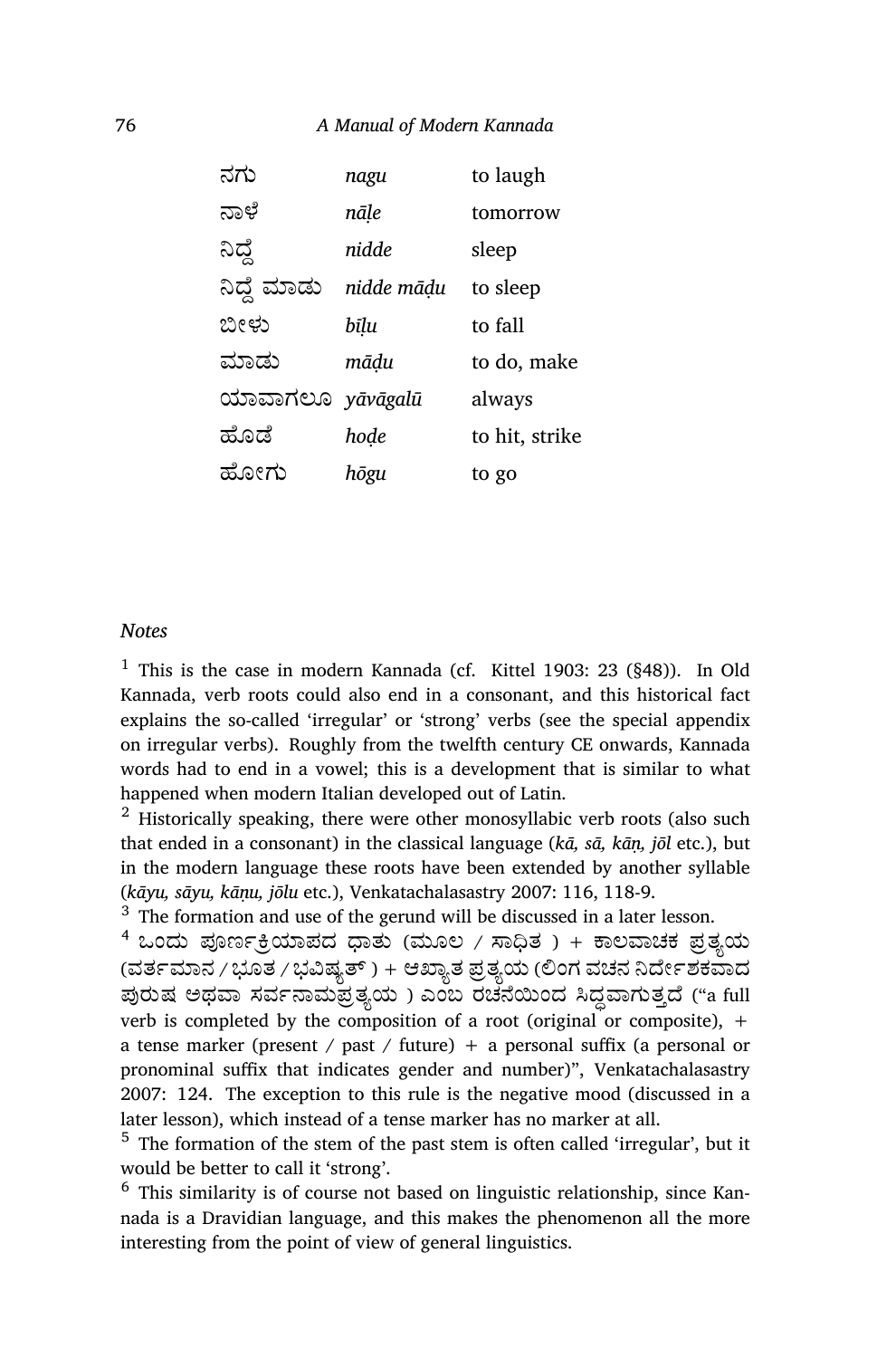#### *Lesson 5* 77

 $7$  Traditional grammars in Kannada (e.g., Venkatachalasastry 2007: 124) say that the present tense marker is *utta,* and that the final *a* is elided before the following personal suffix. Although this view has its own logic, it is more convenient for the foreign learner to think that the tense marker is *utt.* In the spoken language in some regions, this *utt* may be shortened to *ut.* Cf. also Venkatachalasastry 2007: 124.

<sup>8</sup> These are, of course, exactly the same as those already mentioned in lesson 2, but the table is repeated here for the readers' convenience.

 $9$  These two suffixes are freely exchangeable. It is a matter of personal style and preference whether one uses one or the other, although the longer one appears more common.

<sup>10</sup> Compare this with German *er kommt morgen* / Dutch *hij komt morgen,* or the English *he's coming tomorrow* (note the continuous mode in English, however). <sup>11</sup> Traditional grammars say that the suffix is *va,* and that the final *a* is elided before the personal ending. Cf. what has been said earlier concerning the suffix for the present tense.

<sup>12</sup> And also the very rarely used verb *ī* 'to give, grant, bestow'.

<sup>13</sup> Alternatively, the *v* can be added directly to the root: *kare* + *v* > *karev*, but this is considered a bit old-fashioned and is used mainly for literary purposes. <sup>14</sup> Because there is an increasing tendency to use the shorter endings *‑e* (1 ps. sg.) and *‑a* (3 ps. sg. masc.) also in writing, there is also an increasing tendency to use *‑i* for the 2 ps. sg., in order to maintain a contrast between the first and second person singular.

<sup>15</sup> The suffix ‑*adu* is found esp. in the northern part of the Kannada speech area. It is a regional stylistic preference and is just as correct as *‑udu,* which is the more commonly found suffix, esp. in southern Karnataka. It is a widespread belief that the suffix *-udu* is, historically, a now obsolete pronoun, 'it', which deictically occupied an intermediate position between *idu* and *adu.* Historically interested readers should, however, see the remarks in the footnote about pronominalization with the *‑du* suffix in lesson 11.

<sup>16</sup> Analogous to the suffix for the third person singular neuter, speakers and authors in northern Karnataka prefer to use the suffix *avu.*

 $17$  The historical reason for these two forms is that in classical Kannada these suffixes were *‑en* and *‑an,* respectively. From the 12th century onwards, these suffixes were either lengthened to *‑enu* and *‑anu* to avoid the consonantal endings (a phenomenon known in linguistics as *epenthesis*), or shortened to *‑e* and *‑a* (which is known as *apocope*). This can be compared to the English indefinite article *a,* which is the shortened form of the original *an* (which is nowadays only used before a word that begins with a vocalic sound).

 $18$  When the famous religious personality and author Basava (12th century) in one of his best known short compositions writes ನಾನೇನ ಮಾಡುವೆ ಬಡವನಯ್ಯಾ *nānēna māḍuve baḍavanayyā* 'what shall I do, a poor man, oh lord', he is using such shorter, 'colloquial' forms for the accusative case (*ēna* for *ēnannu*) and for the 1st person singular future.